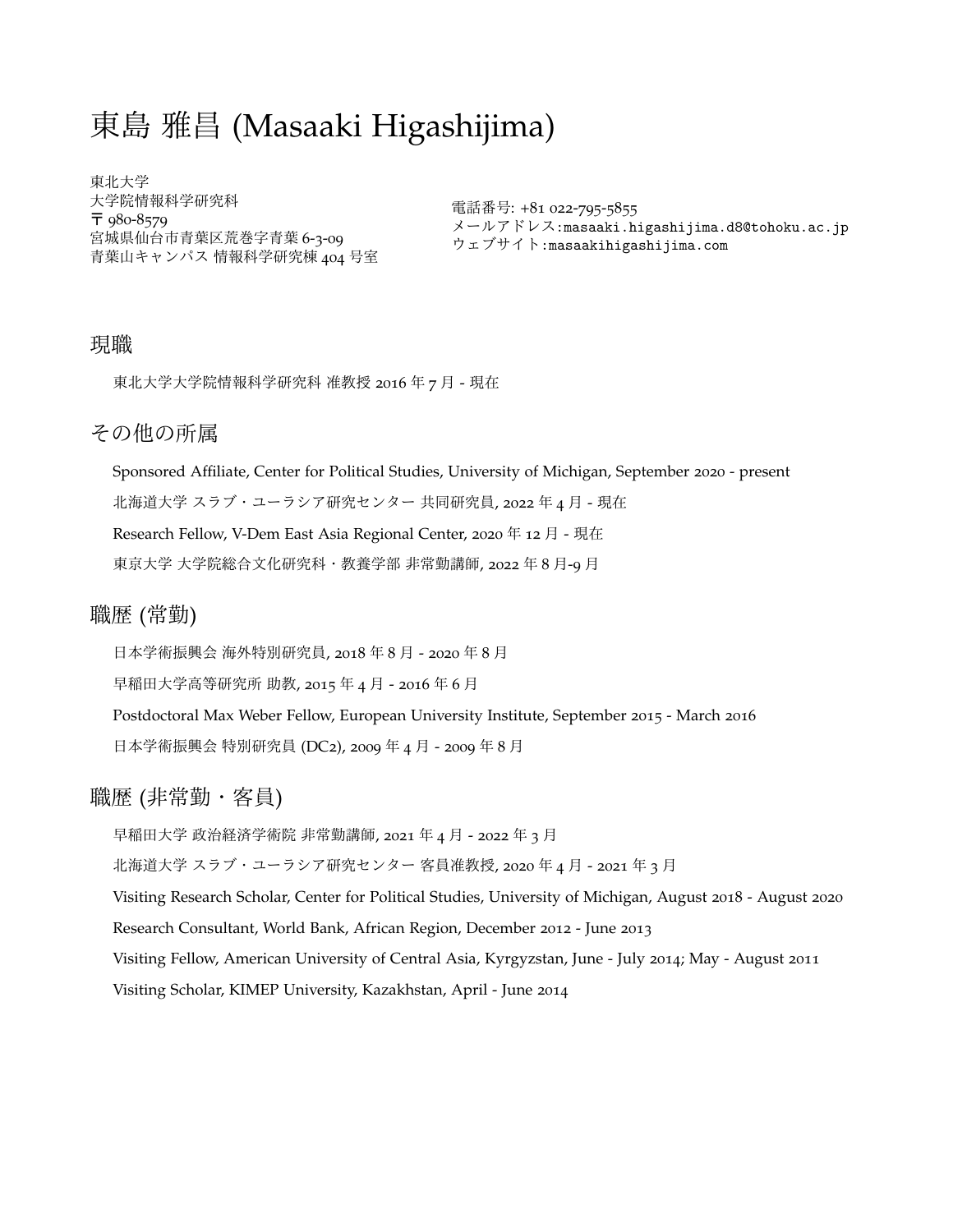# 学歴

Ph.D. in Political Science, Michigan State University, 2015

M.A. in Political Science, Michigan State University, 2011

修士 (政治学, 研究科総代) 早稲田大学, 2008 年

学士 (政治学) 早稲田大学 2006 年

# 研究関心とキーワード

比較政治学・政治経済学・国際政治経済学

Comparative Politics, Political Economy, International Political Economy

権威主義体制・政治制度・政治体制変動・ 分配政治・経済政策・民族政治・移民

Autocracy, Institutions, Regime Change, Distributive Politics, Economic Policy, Ethnic Politics, Migration

中央アジア・旧ソ連地域・開発途上世界

Central Asia, Post-Soviet Region, Developing Countries

パネルデータ・サーベイ・実験・事例研究

Panel Data, Surveys, Experiments, Case Studies

## 査読あり公刊業績

#### 単著本

*The Dictator's Dilemma at the Ballot Box: Electoral Manipulation, Economic Maneuvering, and Political Order in Autocracies*. Forthcoming. The University of Michigan Press (The Weiser Center for Emerging Democracies Series). pp.342 + xxiii

#### 論文

- 1. "The Perils of Parliamentarism: Executive Selection Systems and Transitions to Democracy from Electoral Authoritarianism." (with Yuko Kasuya) 2022. *Studies in Comparative International Development.* Online First
- 2. "Political Liberalization and Human Development: Dynamic Effects of Political Regime Change on Infant Mortality across Three Centuries (1800-2015)." (with Susumu Annaka) 2021. *World Development* 147: 1-11
- 3. "The Choice of Electoral Systems in Electoral Autocracies." (with Eric C. C. Chang) 2021. *Government and Opposition.* First View
- 「多国間統計分析と国内事例研究による混合手法: 分析手法としての発展と方法論的限界への処方箋」 2021 年 『アジア経済』 62 号 4 巻: 49-78 頁
- 5. "Blatant Electoral Fraud and the Value of a Vote." 2021. *Japanese Journal of Political Science* 22: 1-14 (leading article)
- 6. "Economic Institutions and Autocratic Breakdown: Monetary Constraints and Fiscal Spending in Dominant-Party Regimes." (with Cristina Bodea and Ana Carolina Garriga) 2019 *The Journal of Politics* 81-2: 601-615.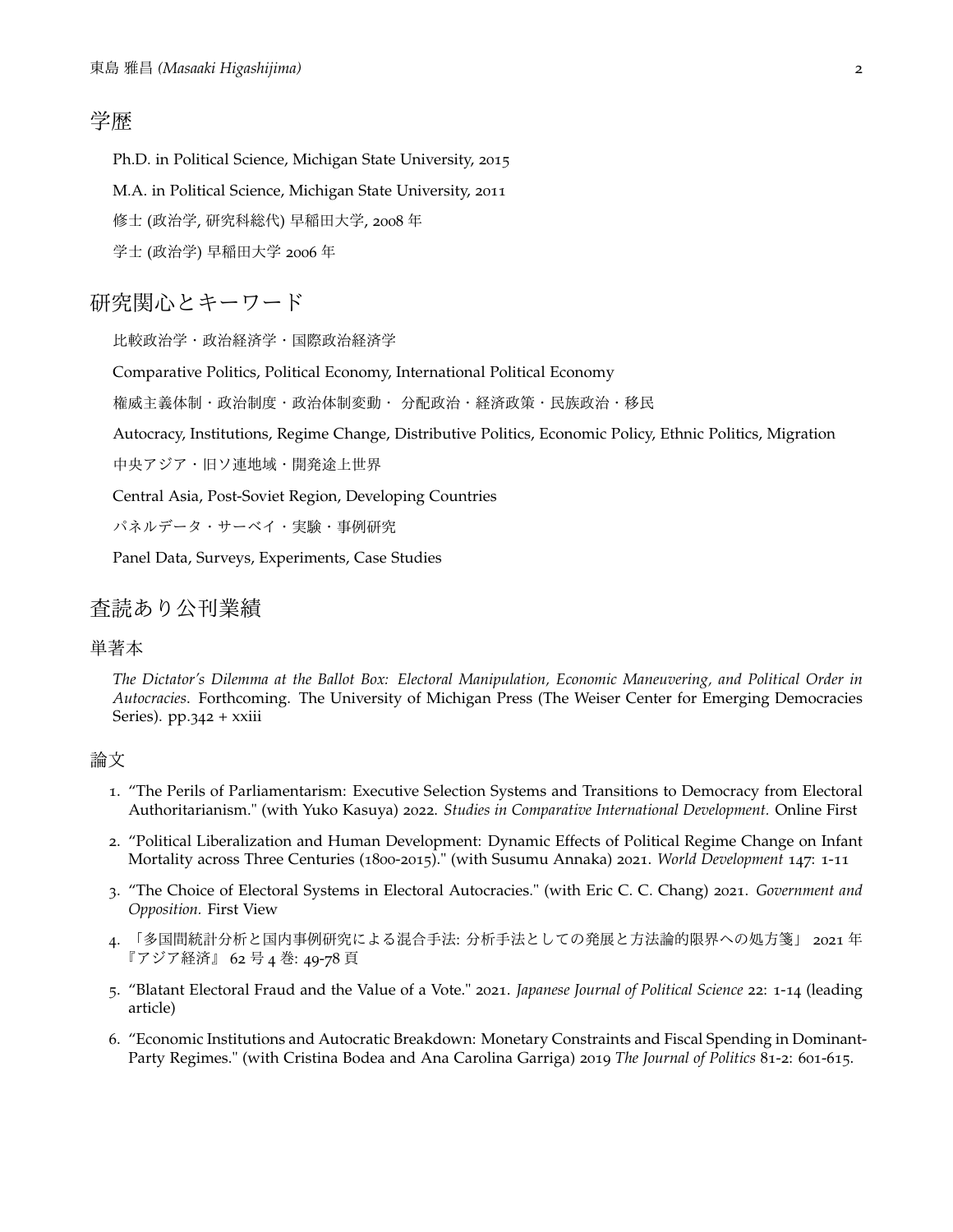- 7. "Ethnic Inequality and the Strength of Ethnic Identities in Sub-Saharan Africa." (with Christian Houle) 2018. *Political Behavior* 40-4: 909-932
- 8. "Central Bank Independence and Fiscal Policy: Incentives to Spend and Constraints on the Executive." (with Cristina Bodea) 2017. *British Journal of Political Science* 47-1: 47-70
- 9. "Elections, Ethnic Parties, and Ethnic Identification in New Democracies: Evidence from the Baltic Countries." (with Ryo Nakai) 2016. *Studies in Comparative International Development* 51-2: 124-146
- 10. "Oil and Civil Conflict: Can Public Spending Have a Mitigation Effect?" (with Cristina Bodea and Raju Jan Singh) 2016. *World Development* 78: 1 - 12
- 11. "Can Contentious Elections Overthrow Leaders?" In Pippa Norris, Richard Frank, and Ferran Martinetz i Coma eds. 2015. *Contentious Elections: From Ballots to Barricades*, pp.64 - 85. New York: Routledge
- 12. 「新興民主主義諸国におけるナショナル・アイデンティティの変化: 選挙と民族政党による効果」 2012 年 (中 井遼との共著) 『アジア経済』 53-4: 69-93 頁.

## 査読なし公刊業績

### 公刊ワーキングペーパー

- 1. "Political Regimes and Refugee Entries: Motivations behind Refugees and Host Governments." University of Gothenburg, V-Dem User's Working Paper Series No.34 (with Yujin Woo) Under Review
- 2. "Guns, Books, or Doctors? Conflict and Public Spending in Haiti: Lessons from Cross-Country Evidence." (with Cristina Bodea and Raju Jan Singh) 2016. *World Bank Policy Research Working Paper Series*. No. WPS7681
- 3. "Economic Manipulation in Kyrgyz Elections, 1995-2010: A Tentative Analysis." 2011. American University of Central Asia. Social Research Center. *Research Fellow Working Paper Series*

#### 論文

- 1. 「クライアンテリズムと民主化: 政党レベルデータによる多国間統計分析」 (鷲田任邦との共著) 近刊 『比較政 治学会年報』第 24 号, 掲載頁未定
- 2. 「権威主義体制の変貌する統治手法: 恐怖支配から恩寵政治へ?」 2021 年 『中央公論』 136 (2022 年 1 月号): 96-103 頁
- 3. 「政治体制と政治制度: 権威主義体制の制度と統治の多様性」 宇山智彦・樋渡雅人編. 『現代中央アジア: 政治・ 経済・社会』 2018 年 東京: 日本評論社
- 4. 「選挙権威主義からの民主化: 議院内閣制の脅威?」 (粕谷祐子との共著) 2017 年 『比較政治学会年報』 第 19 号: 1-30 頁
- 5. 「中央アジア諸国における選挙制度の『改革』」 2015 年 『選挙研究』 第 31 号 2 巻: 62-76 頁
- 「中央アジアの政治変動: 権威主義政治と選挙の多様性」 2013 年 広瀬佳一・湯浅剛編『平和構築へのアプロー チ: ユーラシア紛争研究の最前線』301 - 320 頁. 東京: 吉田書店
- 7. 「権威主義体制における選挙景気循環: グローバル・データを用いた実証分析」 2013 年 河野勝・久保慶一編 民 主化と選挙の比較政治学. 東京: 勁草書房
- 8. 「カザフスタンにおける権威主義化と安定化の論理: 経済自由化のもとでの『民族的』競争寡頭制?」 2008 年 伊 東孝之編 『せめぎあう構造と制度: 体制変動の諸相』241 - 282 頁. 千葉: 正文社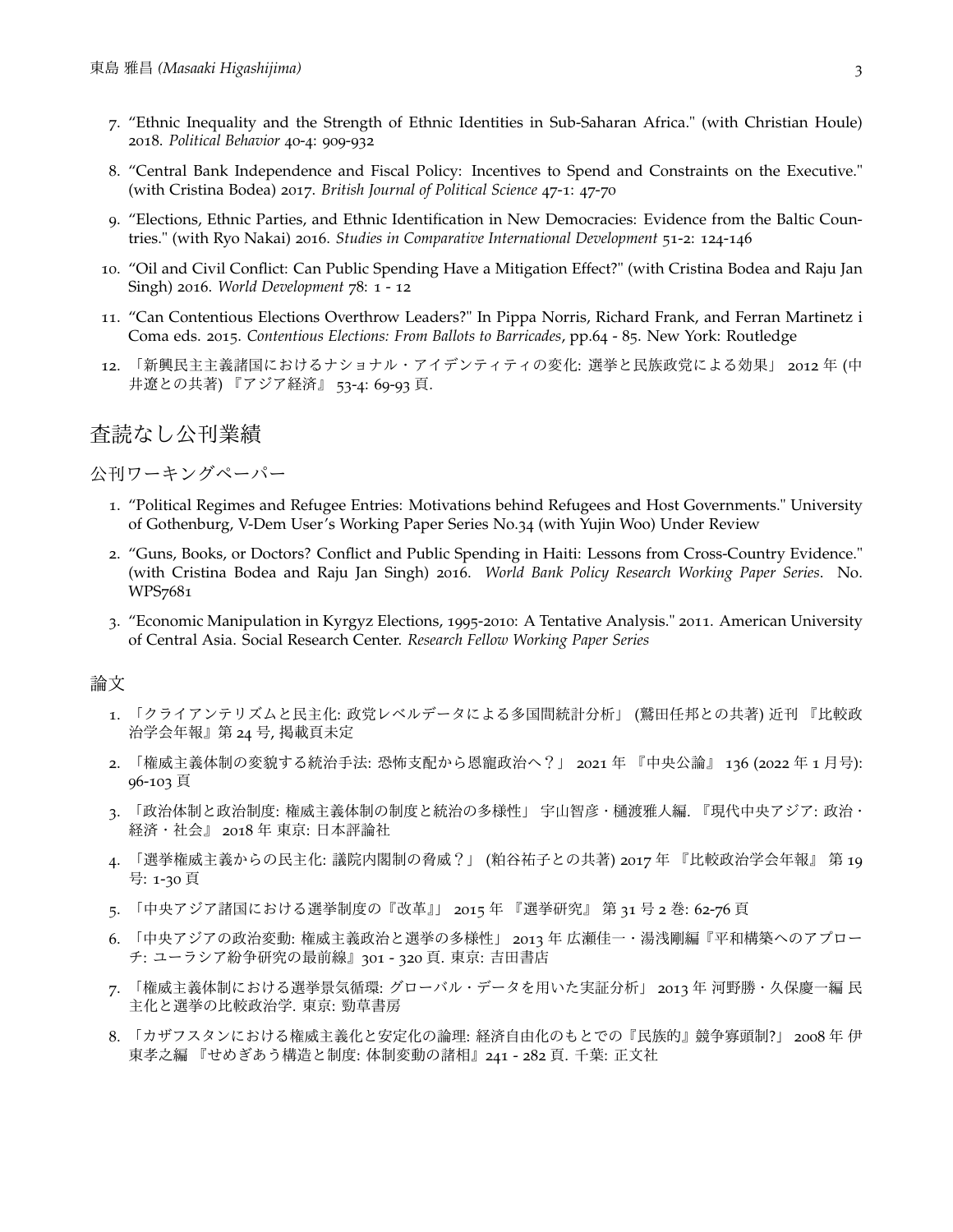その他*:* 書評・論説・新聞記事・解説など

- 1. 「なぜカザフスタン騒乱は『民主化のはじまり』ではないのか?」 2022 年 2 月 22 日 新潮社『フォーサイト』
- 2. 「民主主義と権威主義、どちらの『社会経済パフォーマンス』が上なのか?」 2022 年 1 月 9 日 講談社『現代ビ ジネス』
- 3. "Does Democracy Need Renewal? Socio-Economic Consequences of Democratic Politics." 7 January 2022. *Japan Spotlight.* Japan Economic Foundation
- 4. 「『権威主義の優位』前提疑え 民主主義の将来 (中)」2021 年 8 月 19 日 日本経済新聞「経済教室」
- 5. 「変貌する権威主義、適応する独裁者: エリカ・フランツ『権威主義』解説」2021 年 東京: 白水社, 187-197 頁
- 6. "Central Bank Independence and the Fate of Authoritarian Regimes." (with Cristina Bodea and Carolina Garriga) Ernest Gnan and Donato Masciandaro eds., *Populism, Economic Policies, and Central Banking.* SUERF Conference Proceedings 2020/1.
- 7. 「書評: Johan Engvall, *the State as Investment Market*」 2017 年 『アジア経済』 58 号 3 巻: 54-57 頁
- 8. "Ethnic Inequality and the Strength of Ethnic Identities in Sub-Saharan Africa." (with Christian Houle) Blog post at *Political Behavior.* 2017
- 9. 「書評: 競争的権威主義体制における地方政治のダイナミクス」 2016 年 『レヴァイアサン』 第 59 号: 202-205 頁
- 10. "Electoral Competition and Ethnic Identities in Eastern Europe." (with Ryo Nakai) European University Institute, Max Weber Programme Newsletter. Winter 2016
- 11. "Central Banks and Fiscal Policy: Why Independent Central Banks Can Lead to Lower Fiscal Deficits." (with Cristina Bodea) London School of Economics and Political Science Blog on European Politics and Policy. October 26th, 2015
- 12. "Elections and Political Order: A Cross-National Analysis of Electoral Violence" (with Shin Toyoda) Tokyo Foundation, SYLFF Newsletter. August 19th, 2011

進行中のプロジェクトの一部 (ワーキングペーパー)

"When Does the Honeymoon End? Electoral Cycles of Satisfaction with Democracy in Africa." (with Nicholas Kerr) Under Review

"Historical Origins of Long-Lasting Military Dictatorships." (with Yuko Kasuya)

"Election Timing in Autocracies: Why Dictators Call Elections in Economic Crisis." (with Yuki Yanai)

"Disguising as Democrats: The Origins and Outcomes of Partially Independent EMBs in Autocracies." (with Hidekuni Washida)

"Popular Protests and Elite-Mass Linkage in Autocracies: Experimental and Observational Evidence from Kazakhstan."

"Public Information and Mass Reactions in Autocracies: Information Correction Experiment on COVID-19 in Kazakhstan." (with Susumu Annaka and Gento Kato)

"Tutelary Power and Autocratic Legitimacy: Experimental Evidence from Kazakhstan's Diarchy." (with Yuki Shiraito)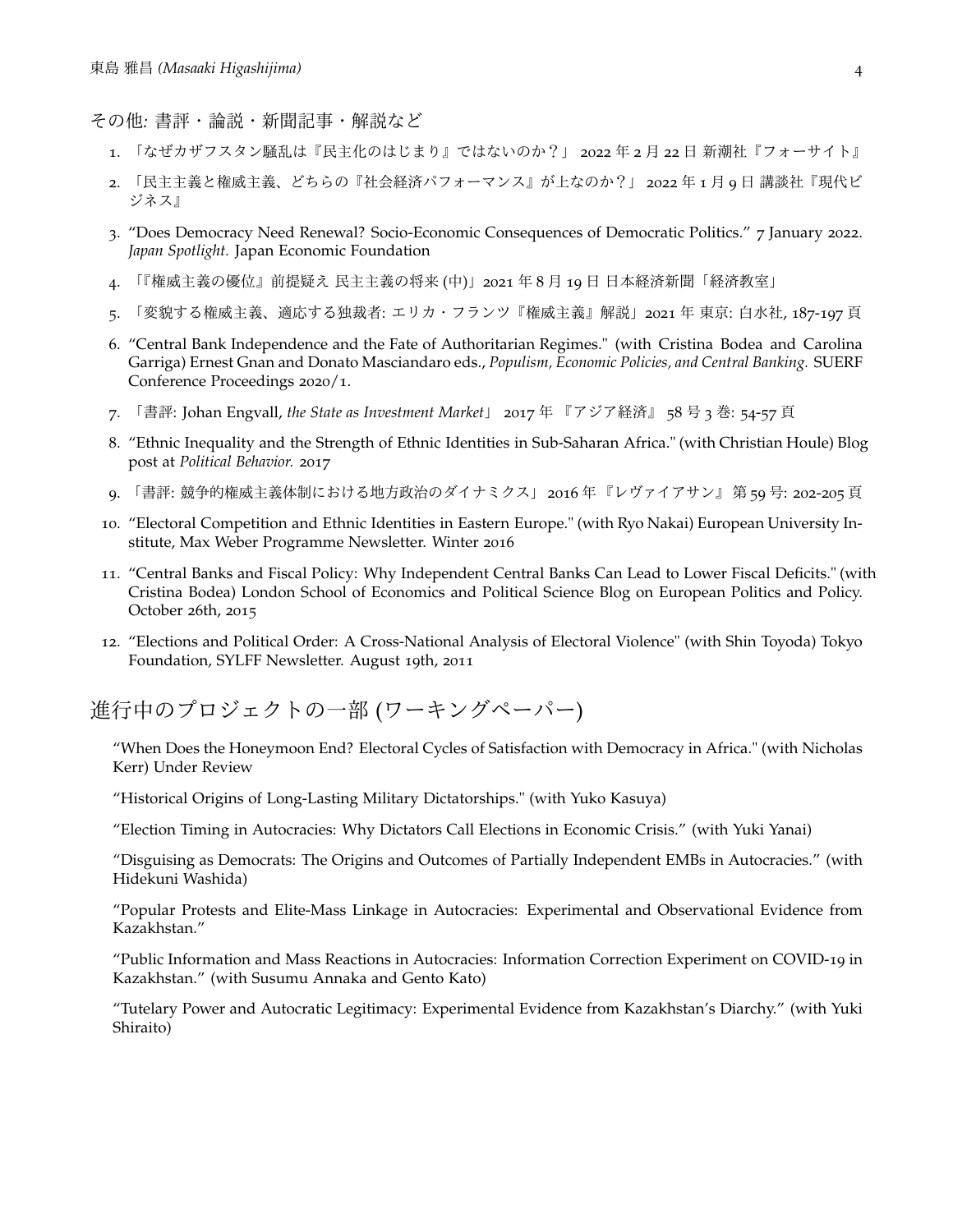"Mass Reactions to Endogenous Election Timing: Evidence from Conjoint Experiments in Japan." (with Naoki Shimizu, Hidekuni Washida, and Yuki Yanai)

"Do Muslims Welcome Muslim Immigrants? Evidence from a Conjoint Experiment in Kazakhstan." (with Akira Igarashi and Yujin Woo)

"Elite Divisions, Party Origins, and Democratization." (with Adrian del Rio)

## 授業

### 講師

サーベイデータ解析 (東北大学大学院): 2016 年秋学期, 2017 年秋学期 (英語開講), 2021 年秋学期

比較政治理論 (東北大学大学院): 2022 年春学期

民主化研究 (早稲田大学大学院): 2021 年秋学期

政治学入門 (東北大学): 2016 年秋学期, 2017 年秋学期, 2018 年春学期, 2020 年秋学期, 2021 年秋学期

開発途上世界の比較政治学 (東北大学): 2016 秋学期, 2017 年春学期, 2017 年春学期, 2018 年春学期, 2020 年秋学期, 2021 秋学期

比較政治学 - 民主制と独裁制における統治術の変貌 (東北大学): 2022 年春学期

Comparative Democratization (Waseda University): Spring 2015, Spring 2021

新興国の比較政治経済学 (東京大学大学院): 2022 年夏季集中講座 (予定)

#### *TA*

Introduction to Political Science (Michigan State University): Fall 2013 (Section Instructor, 80 students)

International Organization and Cooperation (Michigan State University): Fall 2012

Introduction to International Relations (Michigan State University): Spring 2012

Government and Politics of the World (Michigan State University): Fall 2011 (Section Instructor, 30 students)

# 競争的資金 (研究代表者のみ)

日本学術振興会 科学研究費補助金 挑戦的研究 (萌芽). 21K18417. 中央銀行政治の挑戦的研究: 中銀の有効性を探 るサーベイ実験と計量テキスト分析 (2021 - 2022 年度, 6,150 千円)

日本学術振興会 科学研究費補助金 基盤研究 (B). 21H00678. パトロン政治の包括的研究: 計量テキスト分析と実験 研究による接近. (2021 - 2024 年度, 17,030 千円)

村田学術振興財団. 研究費. 中央銀行はいつ有効な経済制度となるのか?セントラル・バンカーの属性と中銀の政 策権限に焦点を当てて (2020 - 2022 年度 1,800 千円)

日本学術振興会 科学研究費補助金 若手研究 (A). 17H04779. 権威主義体制下の政治制度設計と市民の正統性認識: 多国間統計分析とサーベイ実験 (2017 - 2020 年度, 14,300 千円)

全国銀行学術研究振興財団. 研究費. 開発途上世界の中央銀行改革と経済政策:権威主義体制下の中央銀行の独立 性・インフレーション・財政政策に着目して (2015 - 2016 年度, 1,150 千円)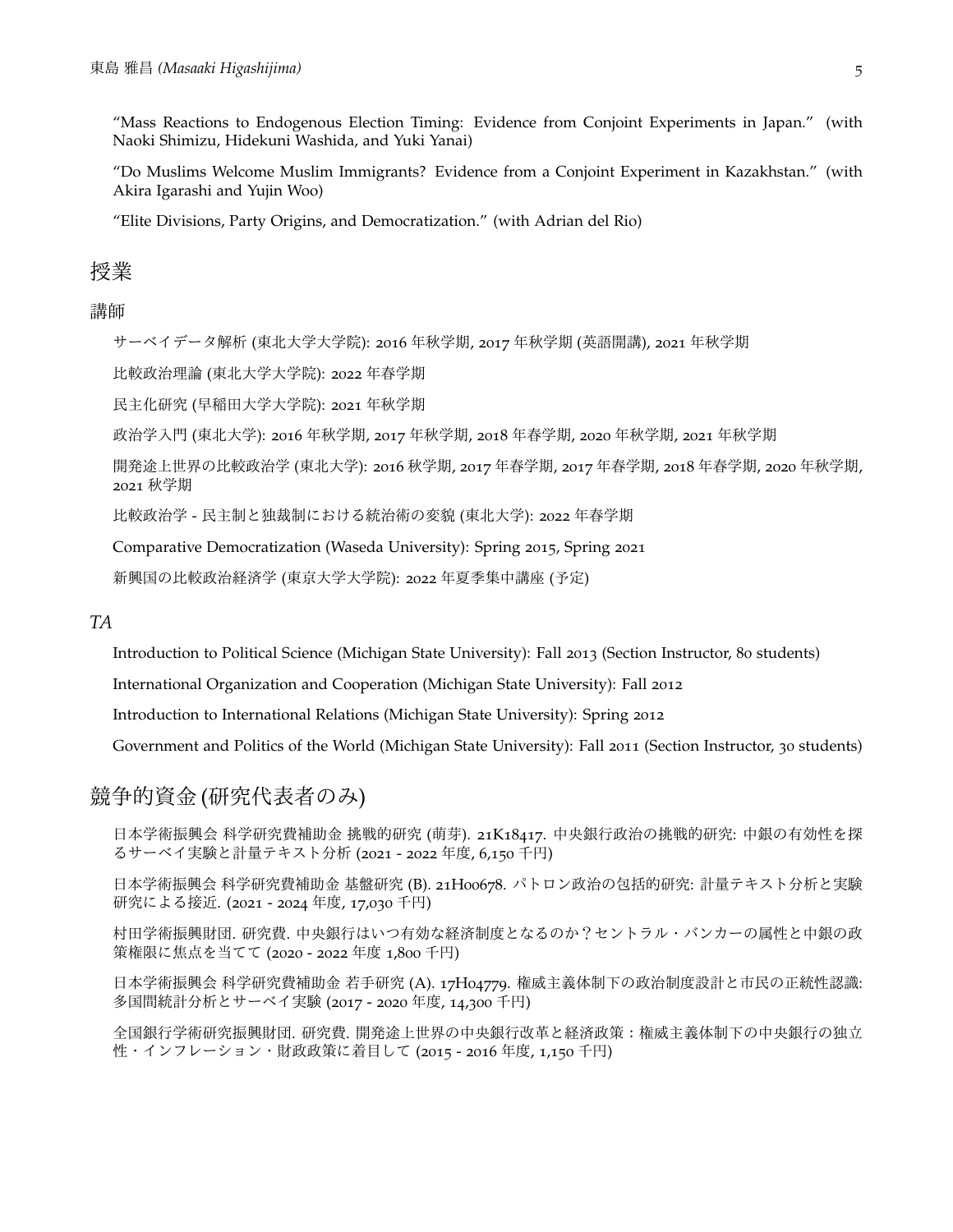日本学術振興会 科学研究費補助金 研究活動スタート支援. 15H06682. 権威主義体制の選挙の理論とその包括的実 証研究 (2015 - 2016 年度, 2,990 千円)

早稲田大学 特定課題研究 (2015S-177). (2015 年度, 270 千円)

US National Science Foundation, Doctoral Dissertation Improvement Grant (SBE DDRIG-1323671) (2014 - 2015, \$17,624)

松下幸之助記念財団. 研究費 (2013 - 2014 年度, 500 千円)

サントリー文化財団. 研究費 (2013 年度, 1,000 千円)

早稲田大学 GLOPE II. 研究費 (2012 年度, 300 千円)

東京財団. SYLFF Research Abroad Award (2011 - 2012 年度, \$7,000)

日本学術振興会. 特別研究員奨励費. 09J07864. (2009 年度, 1,200 千円)

早稲田大学 GIARI. 研究費 (2008 年度, 200 千円)

東京財団. 笹川良一ヤングリーダーフェローシップ (2008 年度, \$10,000)

秋野豊ユーラシア基金. 秋野豊賞 (2008 年, 400 千円)

# 学術賞 (受賞・ノミネート)

優秀ポスター賞 [受賞]. 日本選挙学会 (清水直樹・矢内勇生・鷲田任邦との共同受賞). 2022 年

Gabriel A. Almond Award: The Best Dissertation in the Field of Comparative Politics[ノミネート]. 2016

Graduate Student Best Paper Award[受賞]. Political Science Department, Michigan State University. 2015

International IDEA/ElP Award: The Best Graduate Student Paper on Electoral Integrity[受賞]. International IDEA and Electoral Integrity Project. 2014

Westview Press Award: The Best Graduate Student Paper Award at the 2013 Annual Meeting of the Midwest Political Science Association[ノミネート]. 2013

小野梓記念学術賞 [受賞]. 早稲田大学. 2008 年

飯島衛記念褒賞 [受賞]. 早稲田大学大学院政治学研究科. 2008 年

研究科長賞 [受賞]. 早稲田大学大学院政治学研究科. 2008 年

フェローシップ

日本学術振興会 海外特別研究員 (2018 年 8 月 - 2020 年 8 月, 11,140 千円)

東北大学大学院情報科学研究科 海外学会参加補助 (2016 年秋, 2017 年春, 2017 年秋, 2018 年春, 2018 年秋, 2019 年秋)

Walter Beach Travel Award, Southern Political Science Association (2016, \$500)

日本学術振興会 特別研究員 (PD) (2015 年 - 2018 年, 辞退)

Dissertation Completion Fellowship, Michigan State University (2014, \$6,000)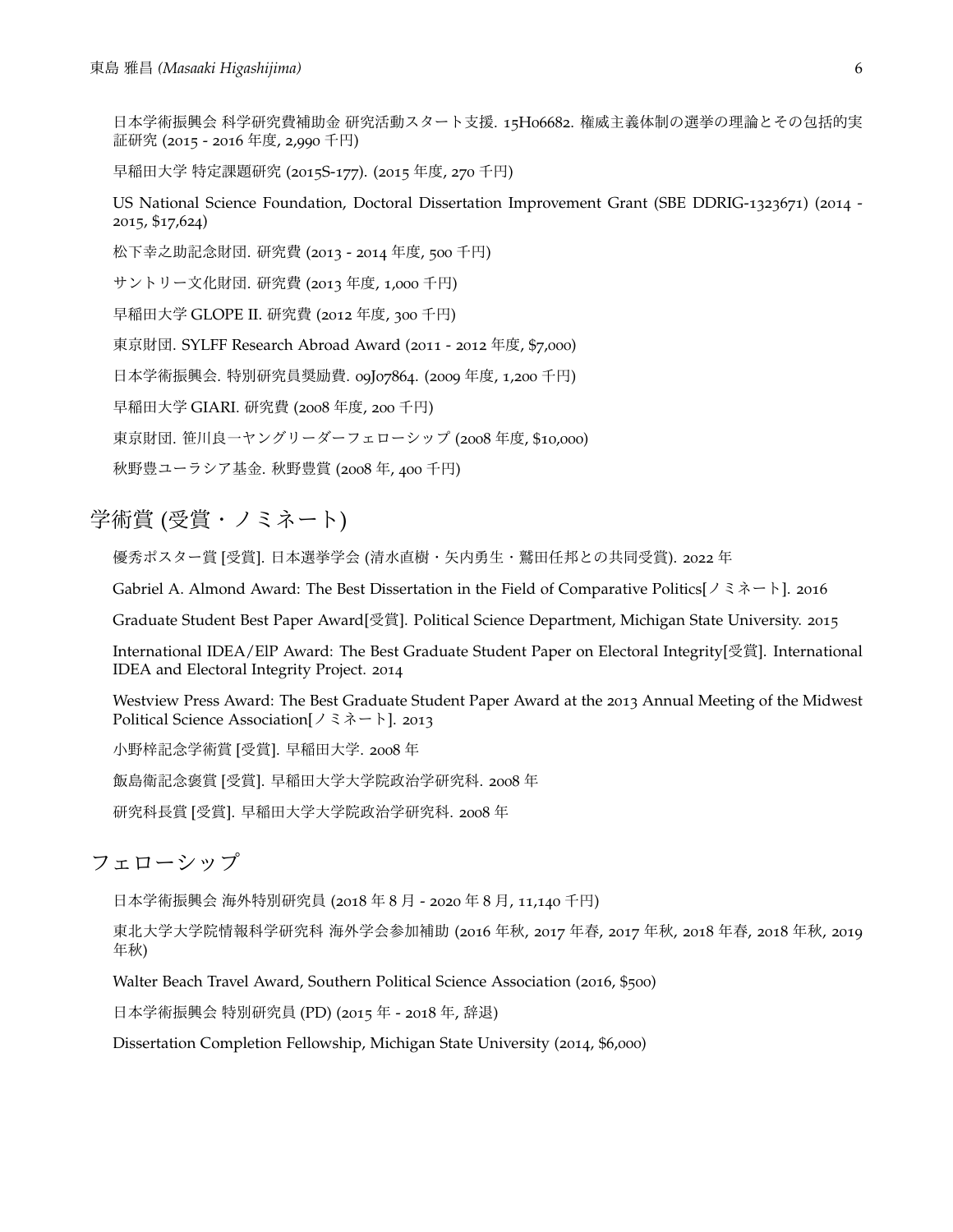日本政治学会, 海外学会参加補助 (2014 年度, 2016 年度, 200 千円)

Summer Merit Fellowship for Outstanding Academic Achievement in the Year of 2013 - 2014, Political Science Department, Michigan State University (2014, \$5,000)

Graduate Assistant Fellowship, Michigan State University (2011 - 2015)

Fulbright Scholarship, the US - Japan Educational Commission (2009 - 2014)

日本学術振興会 特別研究員 (DC2) (2009)

早稲田大学 博士後期課程特別奨学金 (2008, 500 千円)

早稲田大学 小野梓奨学金 (2007)

# 招聘発表・ワークショップ報告 \*印は招聘発表

*\*Online* - Department of Political Science, National University of Shingapore (April 2022)

*\**オンライン - 国際政治経済研究会, 京都大学 (2022 年 3 月)

*Online* - Japanese Politics Online Seminar Series (JPOSS), Harvard University (March 2022)

*\*Online* - Case for Democracy Conference, V-Dem Institute (November-December 2021)

*Online* - Virtual Workshop on Authoritarian Regimes (November 2021)

*\*Online* - V-Dem Research Seminar Series, V-Dem Institute (September 2021)

*Online* - Asian Online Political Science Seminar Series (APOSS, September 2021)

*Online* - Waseda Institute of Political Economy, Experimental Political Science Section (July 2021)

*Online* - Pre-IPSA Workshop on Electoral Integrity Project (July 2021)

オンライン - The Japan Society for Quantitative Political Science (JSQPS, 2021 年 7 月)

*\*Online* - Division of Social Science, Hong Kong University of Science and Technology (May 2021)

*Online* - The Pacific International Politics Conference (April 2021)

オンライン - スラブ・ユーラシア研究センター, 北海道大学 (2021 年 3 月)

*\*Columbia* - Department of Political Science, University of South Carolina (Cancelled due to COVID-19)

*Mexico City* - Political Studies Division, CIDE (Cancelled due to COVID-19)

*\*Mexico City* - Department of Political Science, ITAM (Cancelled due to COVID-19)

*Lisbon* - Pre-IPSA Workshop on Electoral Management (Postponed due to COVID-19)

*Online* - Asian Online Political Science Seminar Series (AOPSSS, April 2020)

*Ann Arbor* - Center for Political Studies, the University of Michigan (November 2019)

*\*Dallas* - The Tower Center, Southern Methodist University (November 2019)

*\*Astana* - School of Humanities and Social Sciences, Nazarbayev University (October 2019)

*\**神戸 - 神戸大学法学部 (2019 年 10 月)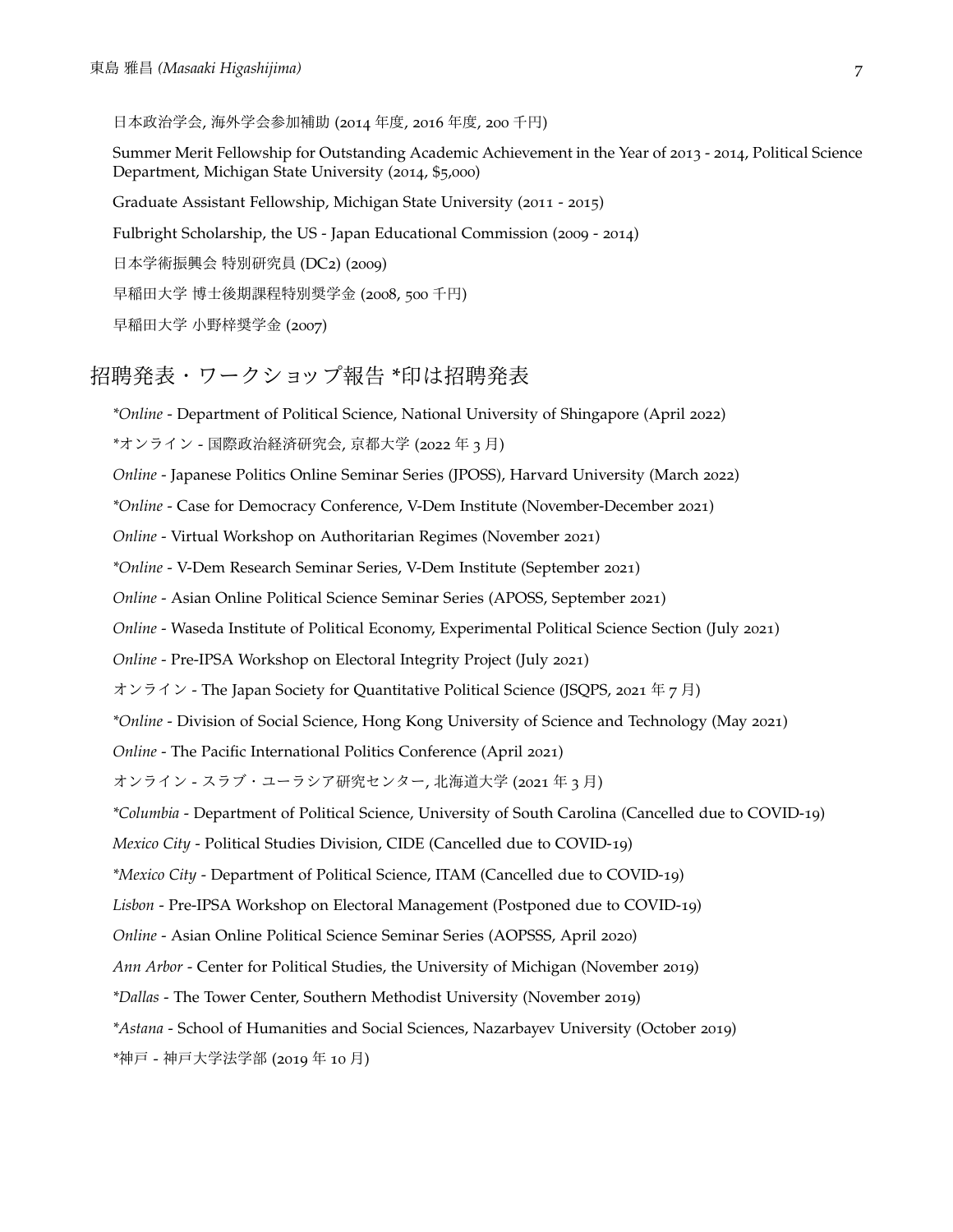*\*Chiba* - Institute of Developing Economies (May 2019) *Ann Arbor* - The Weiser Center for Emerging Democracies, the University of Michigan (March 2019) *Ann Arbor* - The EHLM Workshop, the University of Michigan (January 2019) *Ann Arbor* - The Comparative Politics Workshop, the University of Michigan (December 2018) *\*East Lansing* - The Comparative Politics Workshop, Michigan State University (November 2018) *Fukuoka* - The World Social Science Forum, Kyushu University (September 2018) *Brisbane* - Pre-IPSA Workshop of Electoral Integrity Project (July 2018) *\*Tokyo* - Faculty of Political Science and Economics, Waseda University (June 2018) *\**横浜 - 横浜市立大学国際商学部 (2017 年 11 月) *\*Lucca* - Economics Department, IMT School for Advanced Study Lucca (June 2017) *\**福岡 - 福岡大学経済学部 (2017 年 4 月) *\*Tokyo* - Faculty of Political Science and Economics, Waseda University (March 2017)

*\*Mannheim* - Collaborative Research Center, University of Mannheim (February 2017)

*\*Tokyo* - Faculty of Political Science and Economics, Waseda University (January 2017)

*\**神戸 - 神戸大学法学部 (December 2016)

*\*Shanghai* - Shanghai University of Finance and Economics (December 2016)

- *Online* Virtual Workshop on Authoritarian Regimes (November 2016)
- *Philadelphia* Pre-APSA Workshop of Electoral Integrity Project (August 2016)
- *\*Florence* Max Weber Program, European University Institute (June 2016)
- *\*Geneva* Department of Political Science, Graduate Institute of Geneva (April 2016)
- *\*Addis Ababa* Electoral Risk Management Conference, International IDEA (December 2015)
- *\**横浜 横浜市立大学国際商学部 (2015 年 10 月)
- *\**神戸 神戸大学法学部 (2015 年 10 月)
- *Tokyo* Faculty of Law, Keio University (March 2015)
- *\**神戸 神戸大学法学部 (2014 年 10 月)

*\*Heidelberg* - Workshop on the Power of Elections in Authoritarian Regimes (September 2014)

- *\**京都 同志社大学法学部 (2014 年 8 月)
- *\**千葉 アジア経済研究所 (2014 年 7 月)
- *\*Montreal* Pre-IPSA Workshop of Electoral Integrity Project (July 2014)
- *Chicago* Pre-APSA Workshop of Electoral Integrity Project (August 2013)
- *\*New York* Alexander Hamilton Center, New York University (May 2013)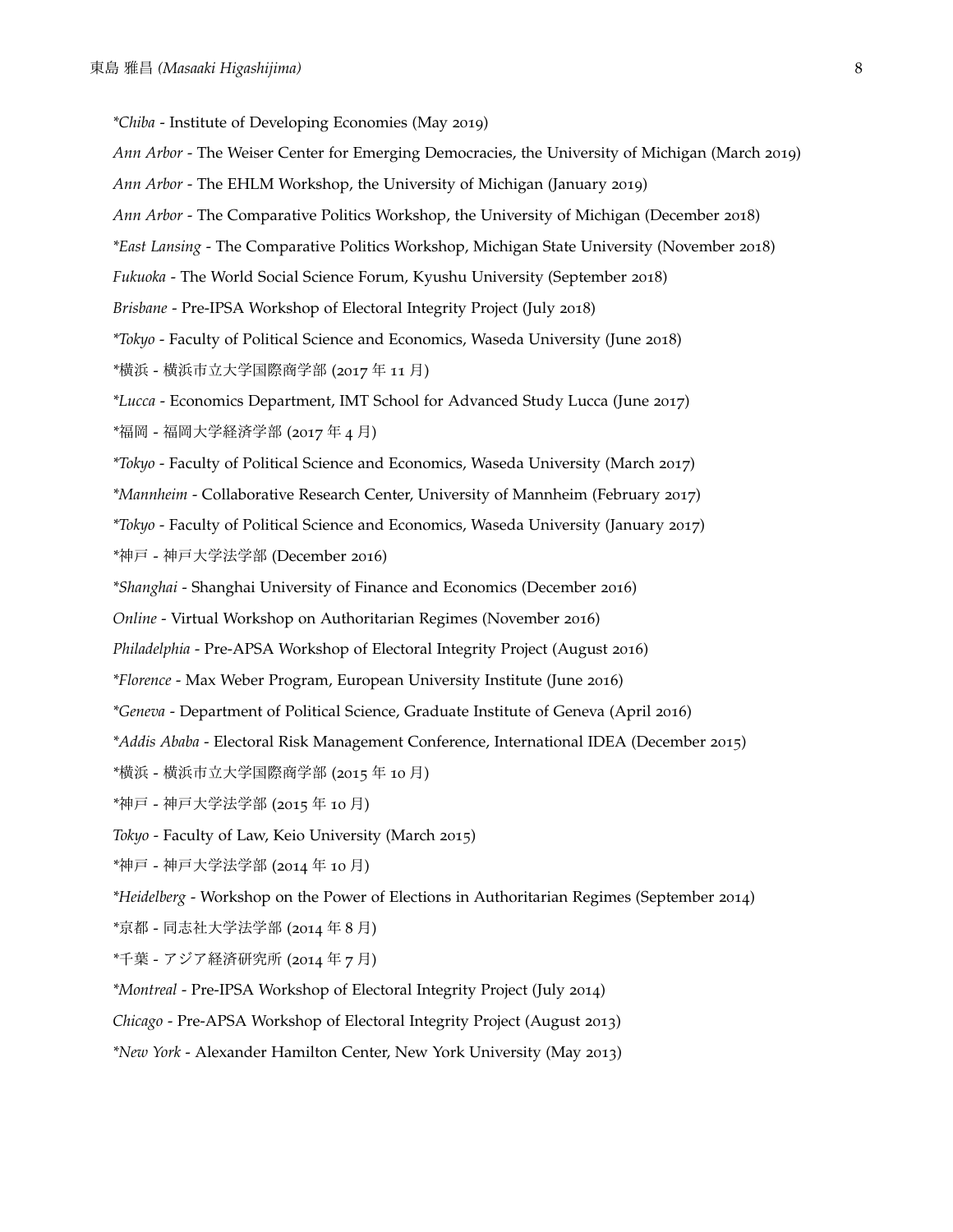# 学会報告

American Political Science Association (APSA): 2011, 2012 (cancelled), 2014, 2015, 2016, 2017, 2018, 2019, 2020 (declined), 2021, 2022

European Political Science Association (EPSA): 2012, 2013, 2015, 2017, 2022

European Consortium for Political Research (ECPR): 2018

International Political Science Association (IPSA): 2009, 2016, 2018, 2021

日本選挙学会 (JAES): 2018, 2020 (cancelled), 2021, 2022

日本政治学会 (JPSA): 2014, 2015, 2016, 2020, 2021

日本比較政治学会 (JACP): 2010, 2011, 2016, 2017, 2018, 2021

Midwest Political Science Association (MPSA): 2010, 2011, 2012, 2013, 2014, 2015, 2016, 2019, 2020 (cancelled)

Southern Political Science Association (SPSA): 2011, 2015, 2016, 2018, 2019, 2020

Western Political Science Association (WPSA): 2018, 2020 (cancelled)

Political Economy of Democracy and Dictatorship (PEDD) Conference: 2017, 2020

## 学術活動

#### 学術雑誌などの査読 *\**括弧内は回数

*American Journal of Political Science (4), American Political Science Review (3), Asian Journal of Comparative Politics, British Journal of Political Science (2), Comparative Politics, Comparative Political Studies, European Journal of Political Research, Government and Opposition (2), International Interactions (2), International Journal of Forecasting (2), International Relations of the Asia-Pacific, International Studies Quarterly, Journal of Development Studies, Journal of Politics (5), Japanese Journal of Political Science (3), PLOS ONE (2), PS: Political Science and Politics, Research and Politics, Review of International Organizations, Review of International Political Economy, Social Science Quarterly, Oxford University Press,*『アジア経済』*(2),*『比較政治研究』*,* フルブライト・プログラム*, Zukunftskolleg Fellowship Programme (University of Konstanz, Germany),* 日本学術振興会

編集委員会など

Editorial Board Member, *Interdisciplinary Information Sciences,* April 2020 - present

編集委員, 『比較政治研究』 2020 年 - 現在

International Academic Advisory Board Member, *Electoral Integrity Project,* April 2021 - present

学会活動 *-* 司会*: C,* 討論*: D \**鉤括弧内は回数

*APSA (2019: D)*

*IPSA (2016: C & D, 2018: C & D)*

*MPSA (2016: D, 2019: D [2])*

*SPSA (2016: D [2], 2018: C & D, 2019: D)*